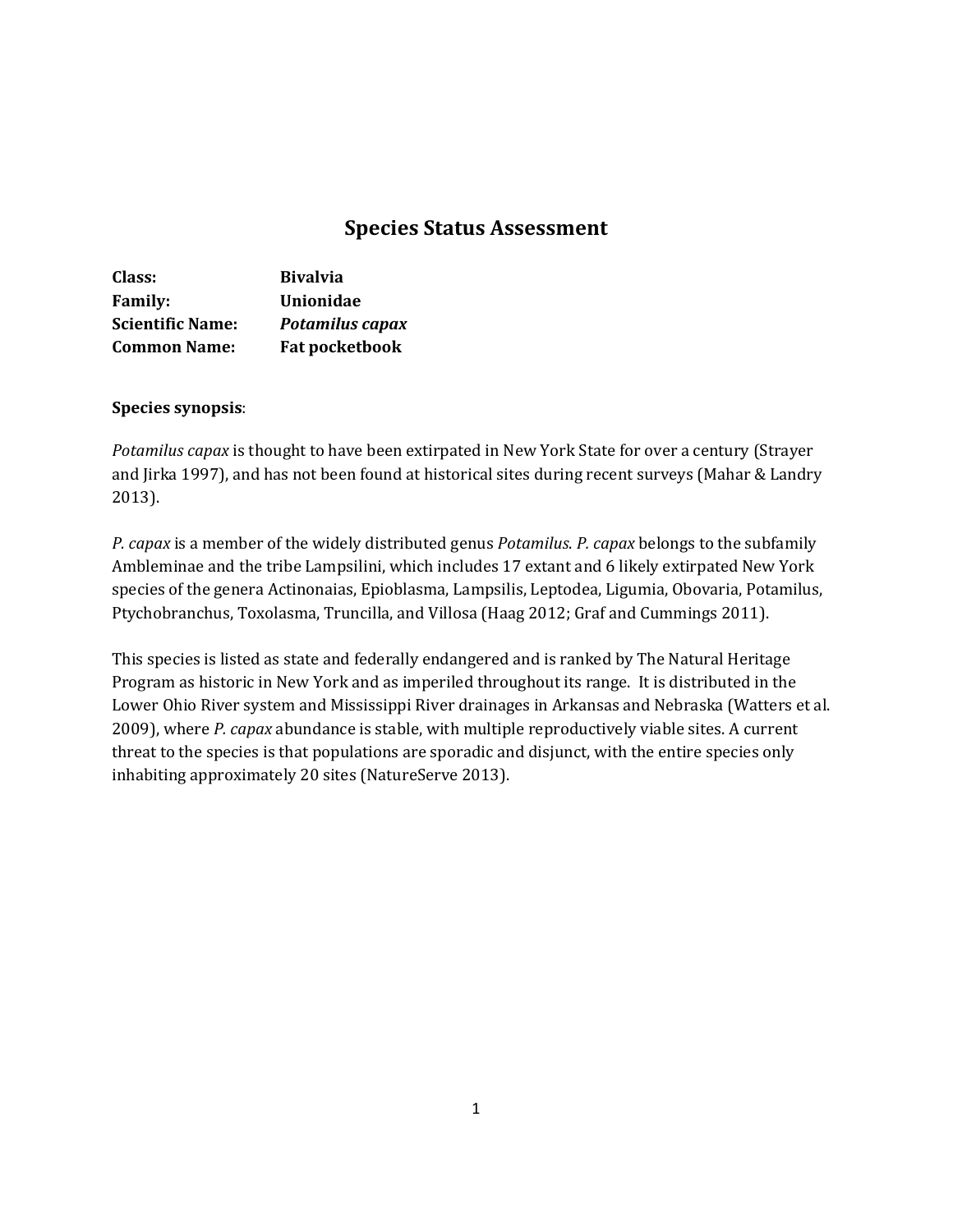### **I. Status**

### **a. Current and Legal Protected Status**

- **i. Federal \_\_\_\_** Endangered**\_\_\_\_\_\_\_\_\_\_\_\_\_\_\_Candidate? \_\_\_\_\_\_\_\_\_\_\_**
- **ii. New York Leadangered**

## **b. Natural Heritage Program Rank**

- **i. Global \_\_\_\_\_**G2- Imperiled**\_\_\_\_\_\_\_\_\_\_\_\_\_\_\_\_\_\_\_\_\_\_\_\_\_\_\_\_\_\_\_\_\_\_\_\_\_\_\_\_\_\_\_\_\_\_\_**
- **ii. New York SH** Historic **Tracked by NYNHP?** Yes

#### **Other Rank:**

U.S. Endangered Species Act (USESA): LE: Listed endangered (1976) IUCN Red List Category: Critically endangered Convention on International Trade in Endangered Species Protection Status (CITES): Appendix I American Fisheries Society Status: Endangered (1993)

### **Status Discussion:**

The peripheral range (*where P. capax* was never common) has greatly diminished with large scale historic extirpations (loss of >70% of range) and reintroduction efforts have thus far been unsuccessful, but the core population in the St. Francis River system in Arkansas and lower Wabash in Indiana are healthy and widely tolerant of habitat conditions, including sedimentation. A large population was recently discovered in the south Mississippi River in Jefferson County, Mississippi. Much of the decline of this species occurred historically with current populations more stable (NatureServe 2013).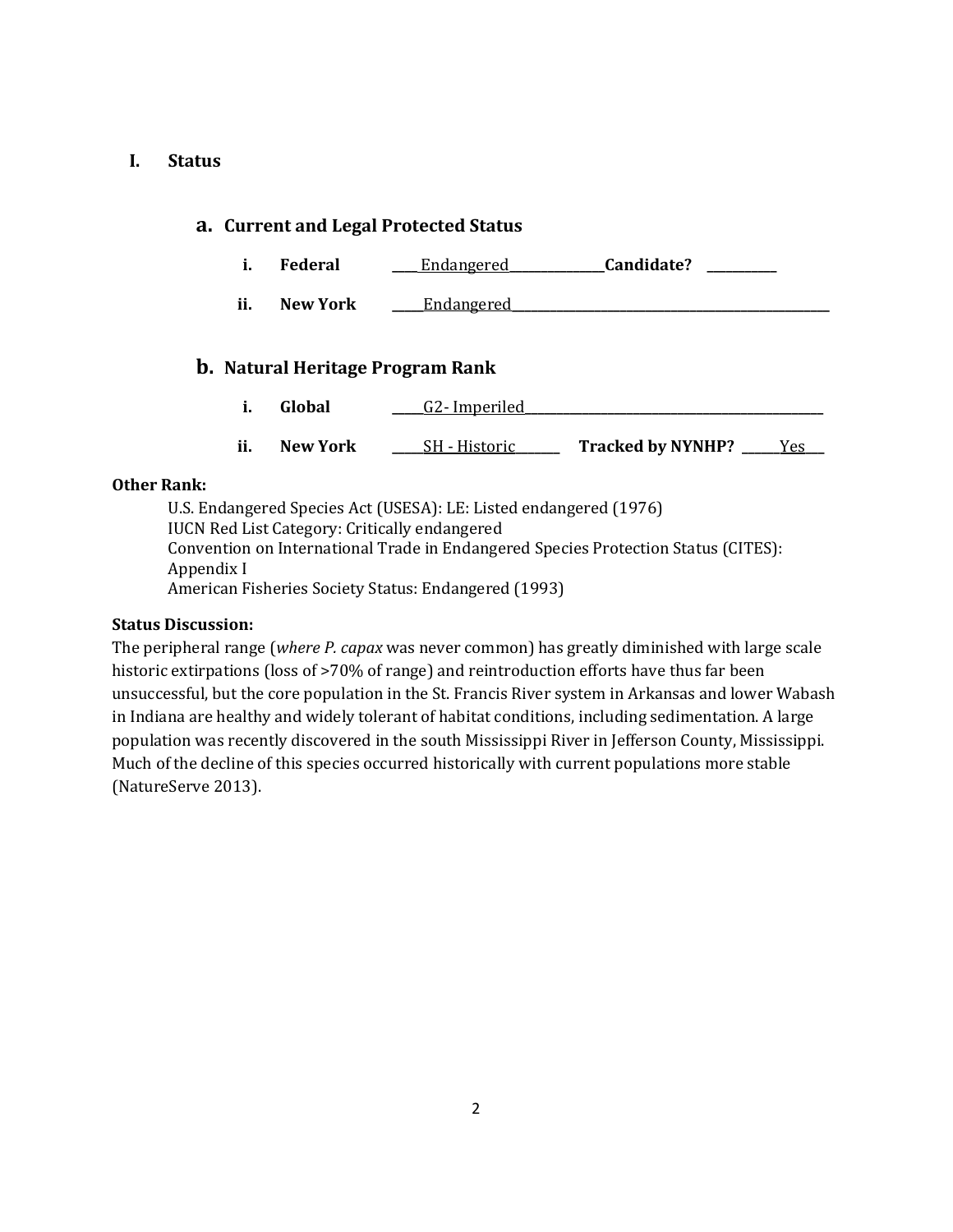# **II. Abundance and Distribution Trends**

# **a. North America**

**b**.

| i. Abundance                                                    |  |  |  |  |
|-----------------------------------------------------------------|--|--|--|--|
|                                                                 |  |  |  |  |
| ii. Distribution:                                               |  |  |  |  |
| ___ declining ____increasing ____ <u>X__</u> stable ____unknown |  |  |  |  |
|                                                                 |  |  |  |  |
|                                                                 |  |  |  |  |
| Regional                                                        |  |  |  |  |
| i. Abundance                                                    |  |  |  |  |
| ____ declining ____ increasing _______ stable ______ unknown    |  |  |  |  |
| ii. Distribution:                                               |  |  |  |  |
| ___ declining ____increasing _______stable ______unknown        |  |  |  |  |
|                                                                 |  |  |  |  |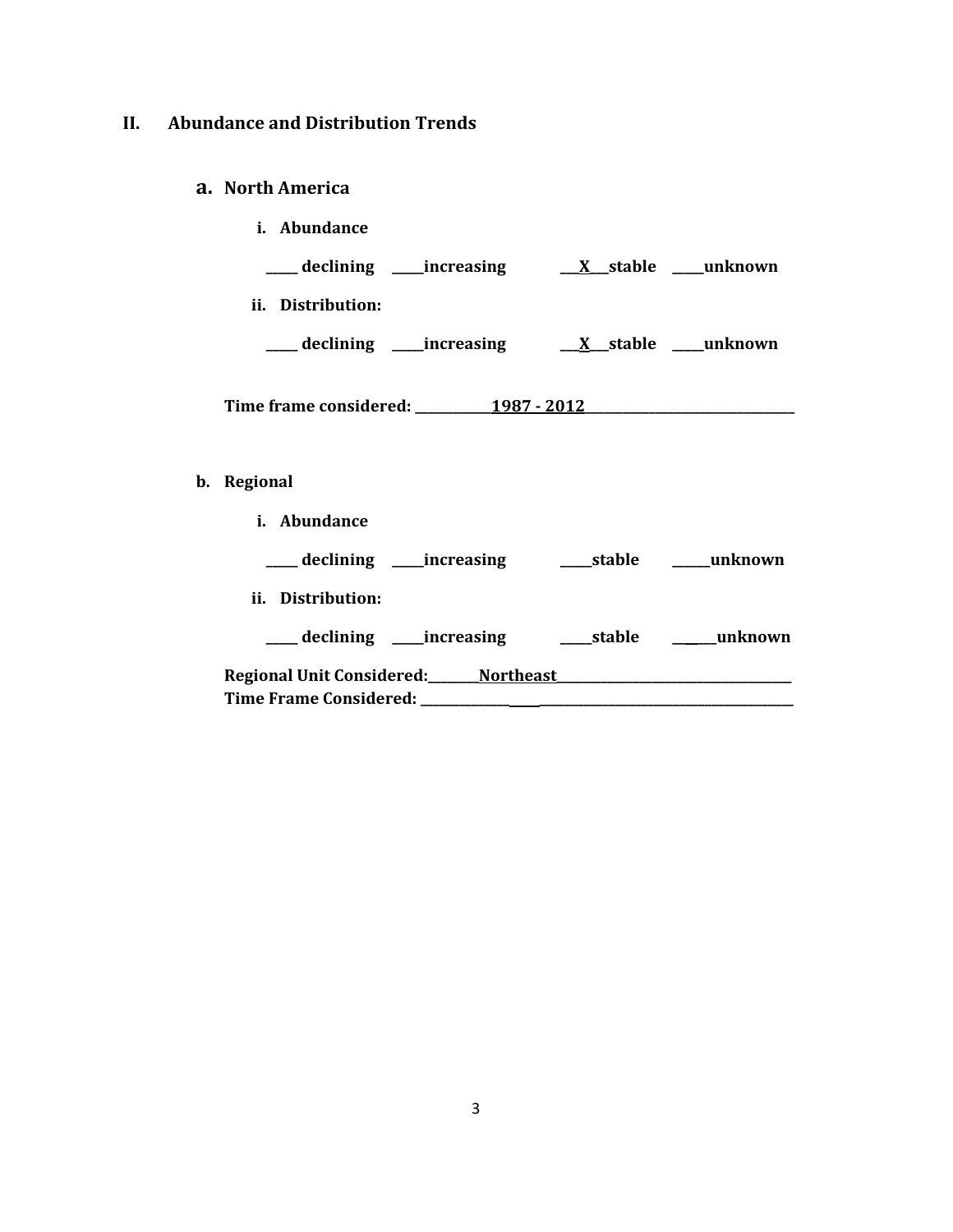**c. Adjacent States and Provinces**

| <b>CONNECTICUT</b>                                           |                     | Not Present $X_{-}$            | No data $\frac{1}{\sqrt{1-\frac{1}{2}}\cdot\frac{1}{\sqrt{1-\frac{1}{2}}}}$ |
|--------------------------------------------------------------|---------------------|--------------------------------|-----------------------------------------------------------------------------|
| <b>MASSACHUSETTS</b>                                         |                     | Not Present $X_{-}$            | No data ______                                                              |
| <b>NEW JERSEY</b>                                            | Not Present $X_{-}$ |                                | No data ______                                                              |
| <b>ONTARIO</b>                                               | Not Present $X_{-}$ |                                | No data ______                                                              |
| <b>PENNSYLVANIA</b>                                          |                     | Not Present $X_{-}$            | No data $\_\_\_\_\_\_\_\_\_\_\_\_\$                                         |
| <b>QUEBEC</b>                                                | Not Present $X_{-}$ |                                | No data $\frac{1}{\sqrt{1-\frac{1}{2}}\cdot\frac{1}{\sqrt{1-\frac{1}{2}}}}$ |
| <b>VERMONT</b>                                               | Not Present $X$     |                                | No data _______                                                             |
| d. NEW YORK                                                  |                     | $X$ Not Present No data ______ |                                                                             |
| i. Abundance                                                 |                     |                                |                                                                             |
| ___ declining ____ increasing ______ stable _____ unknown    |                     |                                |                                                                             |
| ii. Distribution:                                            |                     |                                |                                                                             |
| ___ declining ____ increasing _______ stable _______ unknown |                     |                                |                                                                             |
|                                                              |                     |                                |                                                                             |

## **Monitoring in New York.**

As part of a State Wildlife Grant, NYSDEC Region 8 Fisheries and Wildlife staff is conducting a baseline survey of tributaries in central and western NY for native freshwater mussels 2009 – 2017.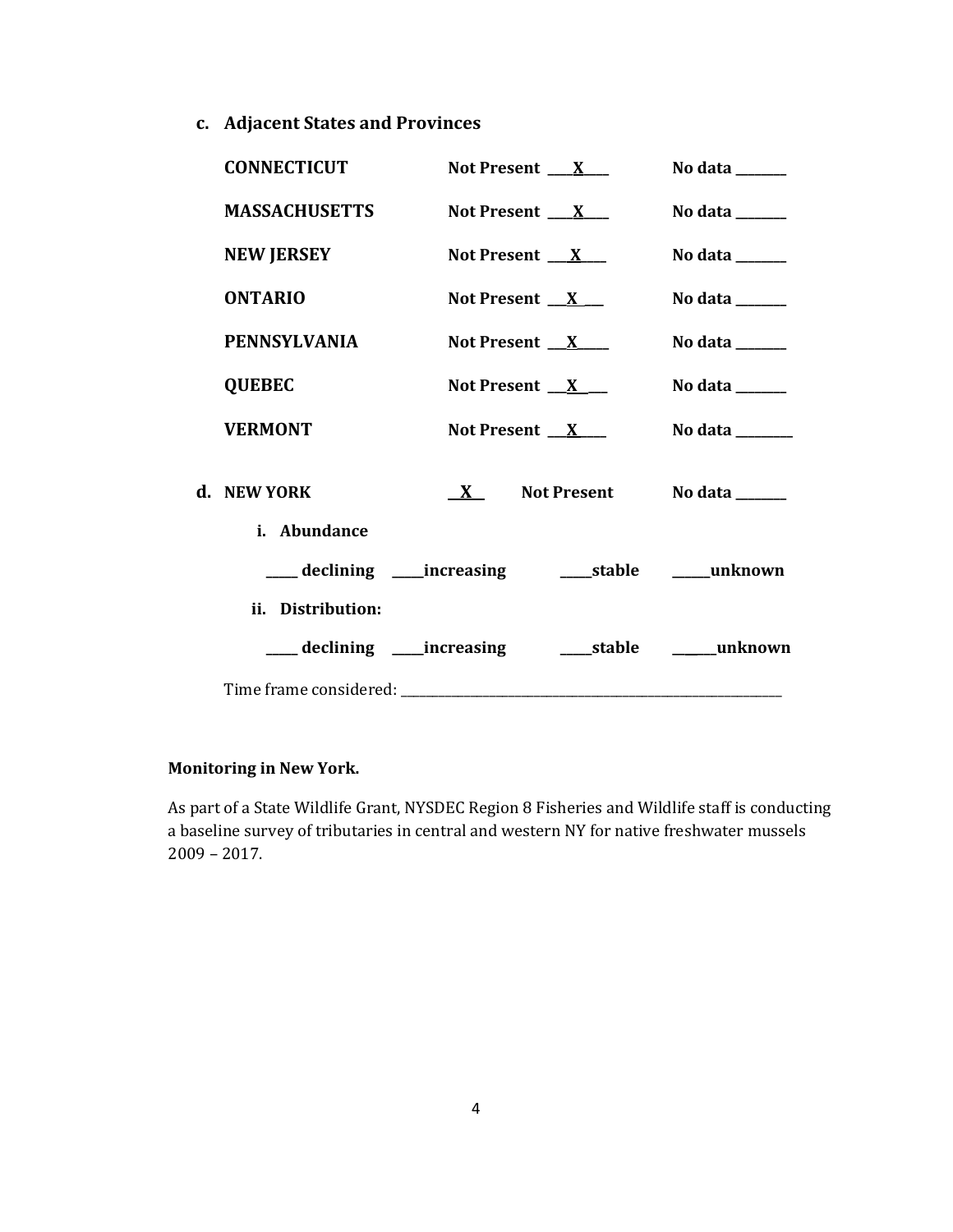# **Trends Discussion:**



Figure 1. Range wide distribution of *P. capax* in North America (NatureServe 2013).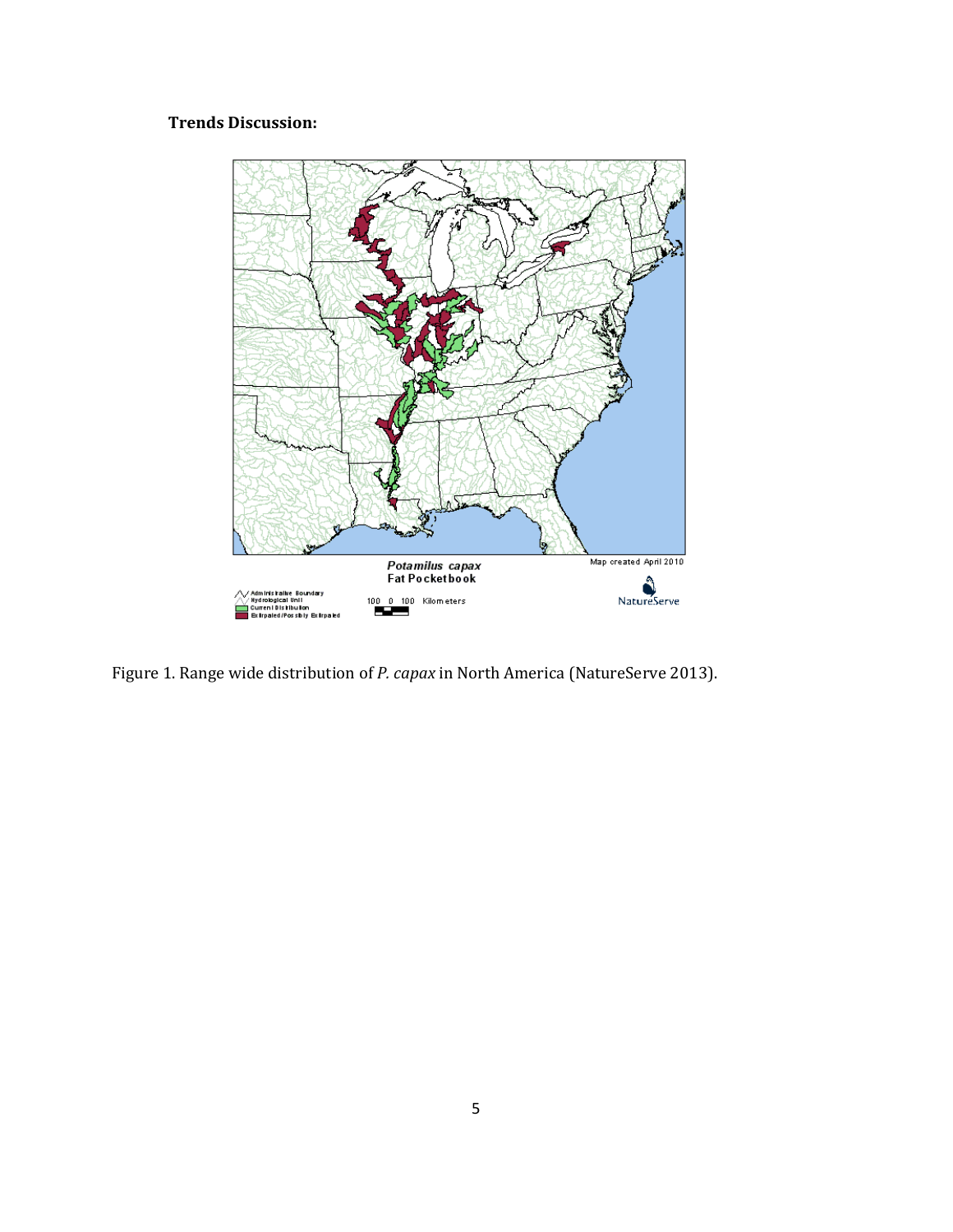### **III. New York Rarity, if known:**

| <b>Historic</b> | # of Animals | # of Occurrences | % of State               |
|-----------------|--------------|------------------|--------------------------|
| prior to 1970   |              |                  | 2 of 56 HUC 8 watersheds |
| prior to 1980   |              |                  |                          |
| prior to 1990   |              |                  |                          |

### **Details of historic occurrence:**

Strayer & Jirka (1997) report two occurrences of *P. capax* in New York. One pair of weathered valves was found in the Niagara River in 1906, and the second pair of weathered valves was found in Twelvemile Creek, also around the turn of the 20<sup>th</sup> century.

| <b>Current</b> | # of Animals | # of Occurrences | % of State |
|----------------|--------------|------------------|------------|
|                |              |                  |            |

### **Details of current occurrence:**

This species has not been found in New York in over a century (Strayer & Jirka 1997) and has not been found at historical sites during recent surveys (Mahar and Landry 2013, New York Natural Heritage Program 2013, The Nature Conservancy 2009, Harman and Lord 2010, White et al. 2011, NatureServe 2013).

### **New York's Contribution to Species North American Range:**

| % of NA Range in New York | <b>Classification of New York Range</b> |  |  |
|---------------------------|-----------------------------------------|--|--|
| $\frac{100}{2}$ (endemic) | <b>Core</b>                             |  |  |
| $-76-99$                  | $\equiv$ Peripheral                     |  |  |
| 51-75                     | $\underline{X}$ Disjunct                |  |  |
| 26-50                     | Distance to core population:            |  |  |
| $-1 - 25$                 | 580 miles                               |  |  |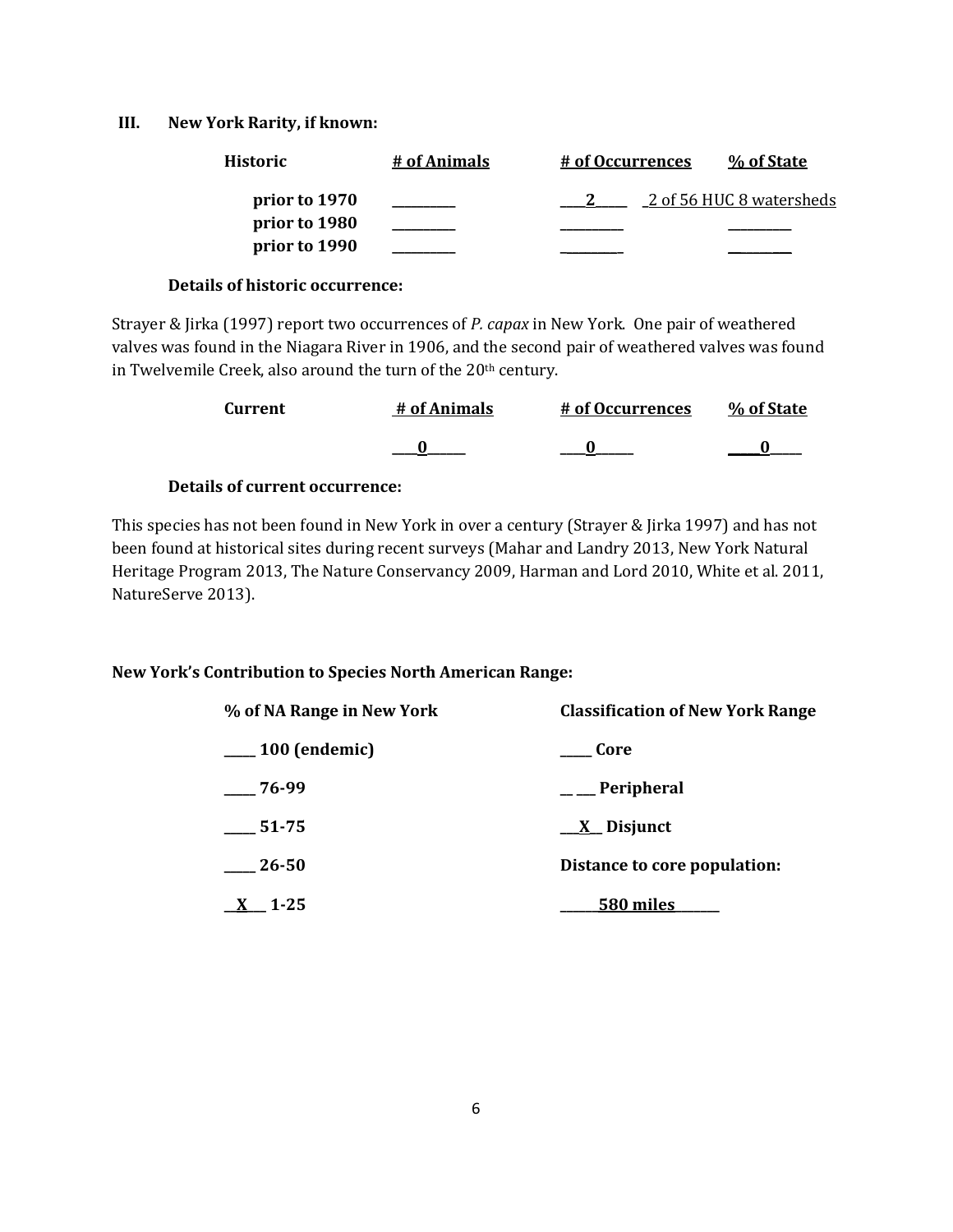**IV. Primary Habitat or Community Type:** 

### **Unknown**

# **Habitat or Community Type Trend in New York:**

| ___ Declining<br><b>Stable</b>         | <b>Increasing</b>                            | <u>X</u> Unknown |
|----------------------------------------|----------------------------------------------|------------------|
| Time frame of decline/increase: ______ |                                              |                  |
| <b>Habitat Specialist?</b>             | <b>Yes</b><br>N <sub>0</sub><br>$\mathbf{x}$ |                  |
| <b>Indicator Species?</b>              | No<br><b>Yes</b><br>X.                       |                  |

## **Habitat Discussion:**

P. capax is found in large, slow moving rivers, often near the bank or in back waters, in mud, sandy silt, or sand (Strayer and Jirka 1997, McMurray et al. 2012, Watters et al. 2009, Cummings and Mayer 1992). It has been found to be tolerant of depositional areas that are usually unfavorable to other mussel species and is in fact, not a lotic species as indicated in the Recovery Plan (USFWS 1989). In fact, ditches and existing bayous, sloughs, and streams in the St. Francis watershed provide suitable habitat as this species is fairly tolerant to sedimentation (Miller & Payne 2005). Recent studies have shown that this species is not a habitat specialist (Miller & Payne 2005).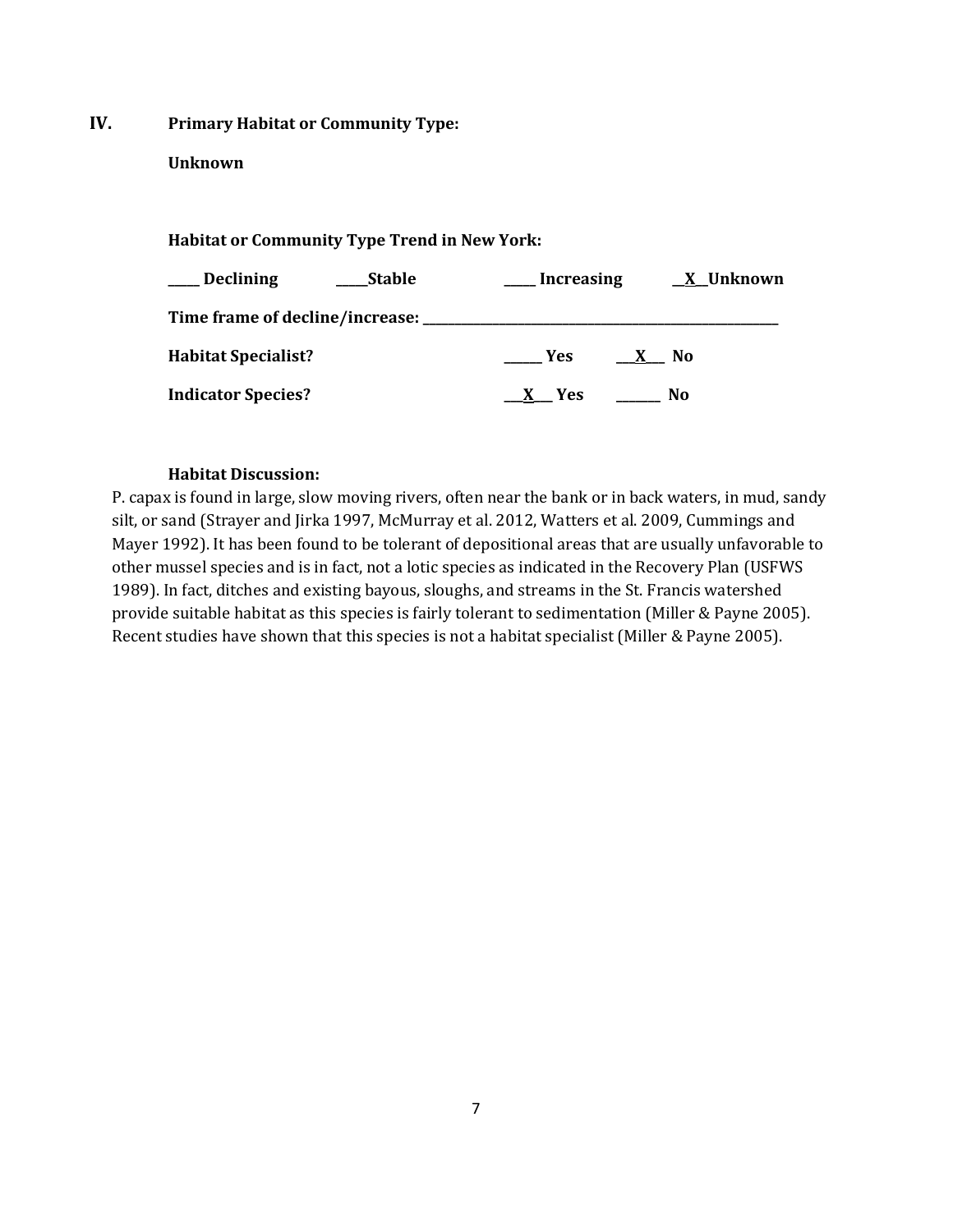**V. New York Species Demographics and Life History**

**\_\_\_N/A\_\_\_ Breeder in New York**

**\_\_N/A\_\_\_ Summer Resident**

**\_\_N/A\_\_\_ Winter Resident**

**\_\_\_\_\_ Anadromous**

**\_\_\_\_\_ Non-breeder in New York**

- **\_\_\_\_\_ Summer Resident**
- **\_\_\_\_\_ Winter Resident**
- **\_\_\_\_\_ Catadromous**

**\_\_\_\_\_ Migratory only**

**\_\_\_\_\_Unknown**

#### **Species Demographics and Life History Discussion:**

Upstream males release sperm into the water. Females downstream take up the sperm with incoming water. Fertilization success may be related to population density, with a threshold density required for any reproductive success to occur. Eggs are fertilized within the female. Like nearly all North American mussels, this species must parasitize an often specific vertebrate host to complete its life cycle. It is suspected that some mussel populations are not recruiting because their hosts no longer occur with them. Once released by the female, glochidia must acquire a suitable host or die, usually within 24-48 hours. After attaching to a suitable host, glochidia encyst, usually at the fish's gills or fins and receive food and dispersal. Once the glochidia metamorphose into juveniles, they drop from the host. If they land in suitable substrate, they will burrow into the substrate, where they may remain for several years (Watters et al. 2009).

In the adult form, freshwater mussels are basically sessile; movement is limited to a few meters of the lake or river bottom. The only time that significant dispersal can take place is during the parasitic phase. Infected host fishes can transport the larval unionids into new habitats, and can replenish depleted populations with new individuals. Dispersal is particularly important for genetic exchange between populations. Dispersal is likely to be a slow process for mussels which use resident fishes with limited home ranges as their hosts (COSEWIC as cited in NatureServe 2013).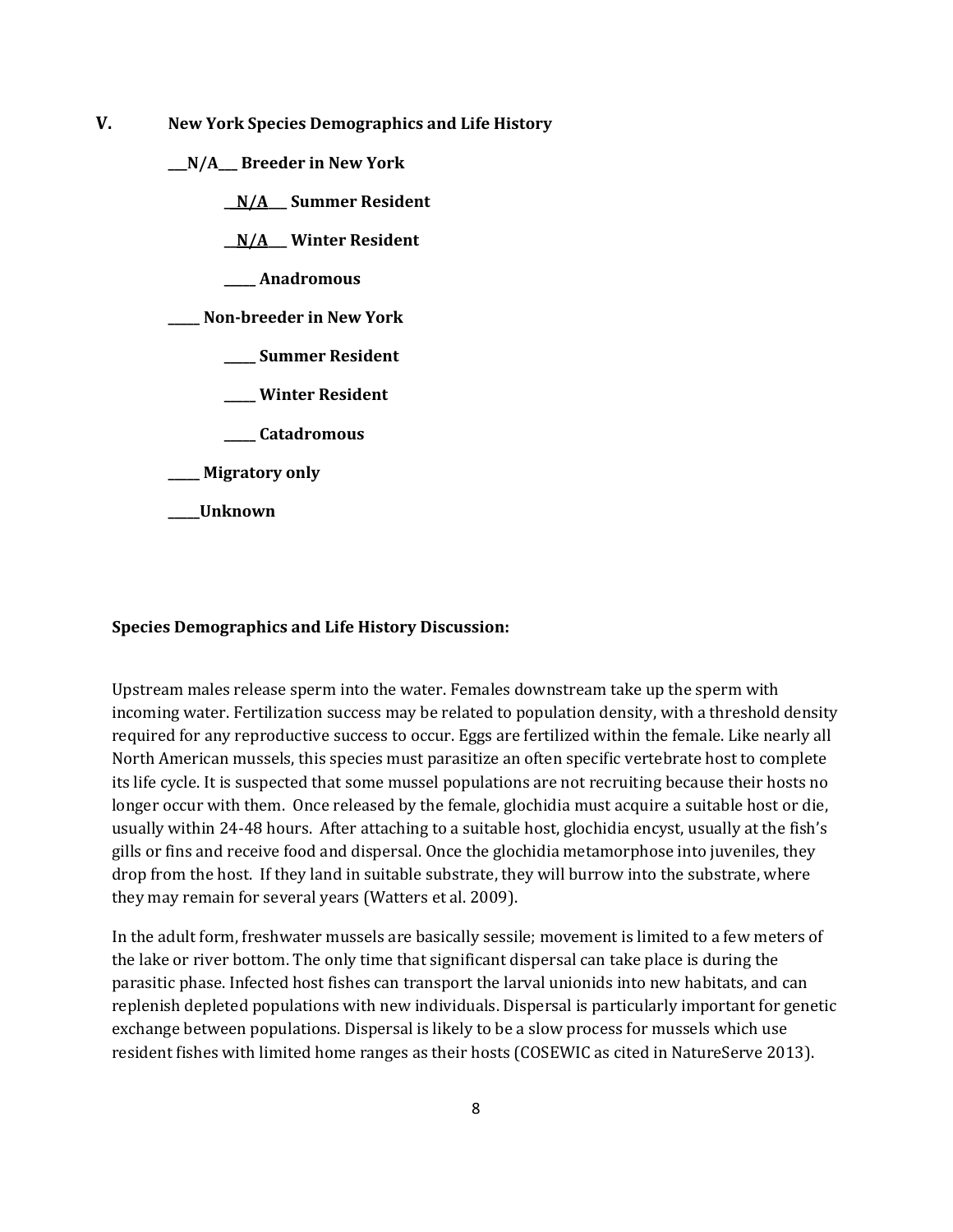This species is bradytictic, with gravid females appearing between June and December. Glochidial transformation has been confirmed only for freshwater drum (*Aplodinotus grunniens)* (Watters et al. 2009). Despite its large size this species is short lived with even the largest individuals only reaching 4 to 5 years old (Watters et al. 2009).

### **VI. Threats:**

Threats not assessed as live specimens of *P.capax* have not been observed in more than a century.

#### **Are there regulatory mechanisms that protect the species or its habitat in New York?**

**\_\_\_\_\_\_\_ No \_\_\_\_\_ Unknown \_\_\_X\_\_\_ Yes** 

New York State Environmental Conservation Law, § 11-0535. 6 NYCRR Part 182: Endangered and Threatened Species of Fish and Wildlife; Species of Special Concern; Incidental Take Permits

Mussel habitats receive some generic protection under several New York State regulations (NYCRR) promulgated under the authority of the New York Environmental Conservation Law (ECL), specifically Part 608 of the NYCRR: Use and Protection of Waters, and Part 617 of the NYCRR: State Environmental Quality Review (SEQR). Part 608 provides protection of some mussel habitats by regulating and requiring environmental review of the modification or disturbance of any "protected stream", its bed or bank, and removal of sand, gravel or other material from its bed or banks (608.2 Disturbance of Protected Streams). This does not provide adequate protection of mussels and their habitats as it only protects streams or particular portions of a streams for which there has been adopted by NYSDEC or any of its predecessors any of the following classifications or standards: AA,  $AA(t)$ , A,  $A(t)$ , B,  $B(t)$  C(t), or Streams designated (t)(trout) also include those more specifically designated (ts)(trout spawning). Mussels habitats may also receive some additional protections as the construction, repair, breach or removals of dams, and the excavation and placement of fill in navigable waters are subject to regulation and environmental review under Part 608, 608.3 and 608.5 respectively. Under part 608, projects requiring a permit can be conditioned by NYSDEC to include best management practices, such as sediment and erosion protections. Through the review process, these projects can also be modified to reduce impacts in order to meet permit issuance standards.

Under Part 608, protection of unlisted species of mussels is general and relatively limited. More importantly, Class C and D waters with mussels do not receive protection under these regulations. A significant portion of the New York's mussel resources occur within Class C and D waters. An additional but not insignificant gap in protection occurs because agricultural activities consisting of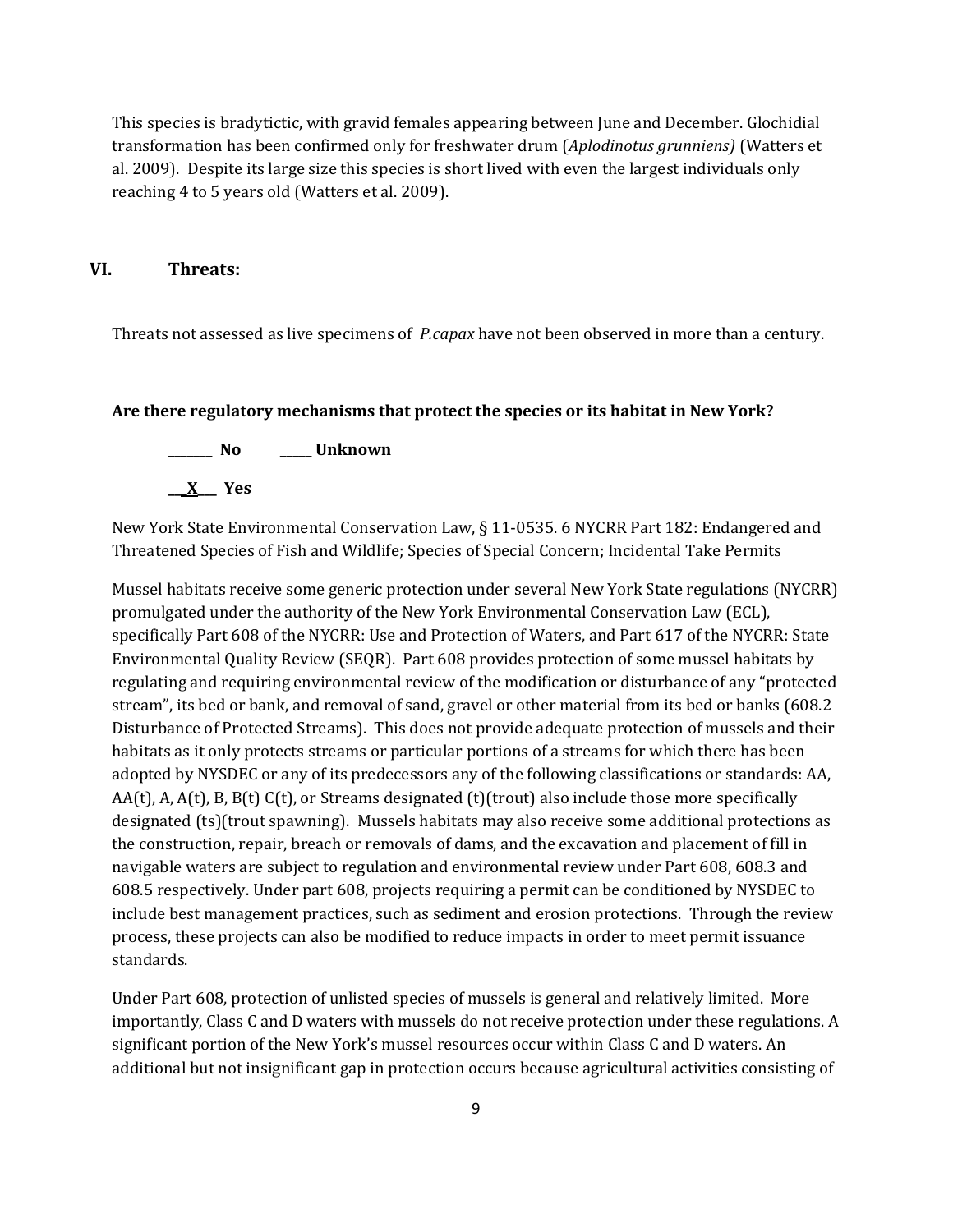the crossing and re-crossing of a protected stream by livestock or wheeled farming equipment normally used for traditional agricultural purposes or of withdrawing irrigation water in a manner which does not otherwise alter the stream, are exempt from these regulations and environmental review.

Water quality certifications required by Section 401 of the Federal Water Pollution Control Act, Title 33 United States Code 1341(see subdivision (c) of this Section)may provide protection for freshwater mussels and their habitats from some activities that would potentially have adverse impacts by regulating construction or operation of facilities that may result in any discharge into navigable waters. Water quality certifcations set water quality-related effluent limitations, water quality standards, thermal discharge criteria, effluent prohibitions and pretreatment standards for projects on navigable waters.

The State Environmental Quality Review (SEQR, Part 617 NYCRR) may also protect mussels and their habitats by requiring the consideration of environmental factors into the existing planning, review and decision-making processes of state, regional and local government agencies for activities that require discretionary approval. SEQR requires the preparation of an Environmental Impact Statement, including an alternatives analysis, for those activities that may result in a substantial adverse change in ground or surface water quality; a substantial increase in potential for erosion, flooding, leaching or drainage problems; the removal or destruction of large quantities of vegetation or fauna; substantial interference with the movement of any resident or migratory fish or wildlife species; impacts on a significant habitat area; substantial adverse impacts on a threatened or endangered species of animal or plant, or the habitat of such a species; other significant adverse impacts to natural resources; or, a substantial change in the use, or intensity of use, of land including agricultural, open space or recreational resources, or in its capacity to support existing uses.

New York State has numerous laws and regulations that both directly or indirectly protect waters of the state (mussel habitats) including regulations governing direct discharges to surface and groundwater, storm water, agricultural activities, pesticides, flood control, and dams. Without these regulations, mussels would certainly be in worse shape; however, most of these generic protections are not adequate in scope or specific enough to mussel threats to protect the mussel resources of New York State.

## **Describe knowledge of management/conservation actions that are needed for recovery/conservation, or to eliminate, minimize, or compensate for the identified threats:**

• Assess the need and opportunity for relocation/reintroduction efforts. Conduct relocation or reintroduction where adequate sources can be identified and appropriate stream conditions exist (water quality, habitat, host species etc).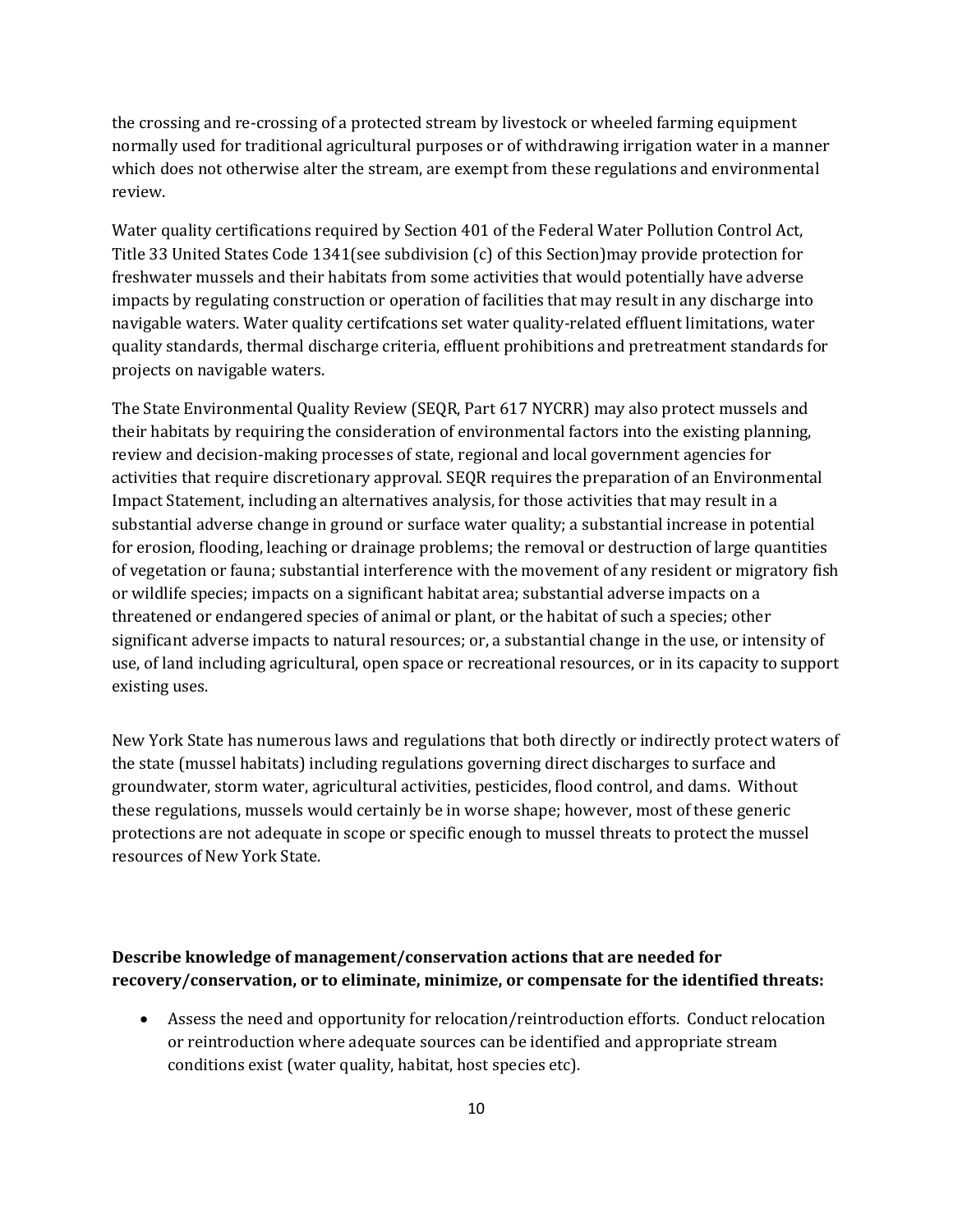- Evidence of historic occurrence of multiple New York State extirpated mussel species exists for the Niagara River. These species include: *Epioblasma triquetra, Lampsilis teres, Lampsilis abrupta, Obovaria olivaria, Potamilus capax*, *Quadrula pustulosa*, *Quadrula quadrula, Simpsonaias ambigua, and possibly Truncilla donaciformis*. To assess the potential for future reintroduction efforts, a pilot program relocating common species to suitable sections of the Niagara River should be initiated and its results assessed to gage the possible success of reintroduction efforts for extirpated species in this waterbody.
- Modify marine mussel regulations or the definition of protected wildlife in NYCRR to clarify that freshwater mussels are protected under ECL. Current regulations could be interpreted that freshwater mussels may only be protected as shellfish without a season within the Marine District.
- Through landowner incentive programs or regulation, riparian buffers, particularly those that also provide shade, should be added/maintained/widened, along agricultural fields, subdivisions, and along major roads to decrease the levels of nitrogen, pesticides, sediment, heavy metals, and salts from entering these aquatic systems, as well as to moderate water temperature. Studies have suggested decreasing sediment loads entering aquatic systems as the best way to decrease the impact of numerous stressors for mussels in general (Roley & Tank 2012).
- Require all state agencies to maintain appropriate vegetative buffers along streams, rivers and lakes on state-owned or state managed properties.
- Following any reintroduction efforts, develop and implement a comprehensive monitoring strategy that identifies protocols, including locations and specific intervals, for regular monitoring of known mussel populations to detect assess trends and detect dangerous declines.
- Update wastewater treatment facilities in Buffalo to eliminate combined sewer outflows.
- Coordinate with local wastewater treatment facilities to improve ammonia removal of treated discharge. This has been documented as a threat to Unionids at multiple life stages, and therefore needs to be addressed (Gillis 2012).
- Mussel sensitivity to particular pollutants should be considered or addressed in the regulation of wastewater and stormwater discharges to groundwater and surface waters, State Pollutant Discharge Elimination Systems (SPDES). This should be reflected in effluent limitations for discharges, including discharges from P/C/I facilities (Private/Commercial/Industrial), CAFO facilities (Concentrated Animal Feeding Operations), High Volume Hydraulic Fracturing Discharges, and Wastewater treatment plants, etc. Discharges whose receiving waters have mussels, particularly those with known populations of mussels listed as Endangered, Threatened, Special concern or SGCN, should be carefully reviewed for potential impacts to mussels. For example, deleterious levels of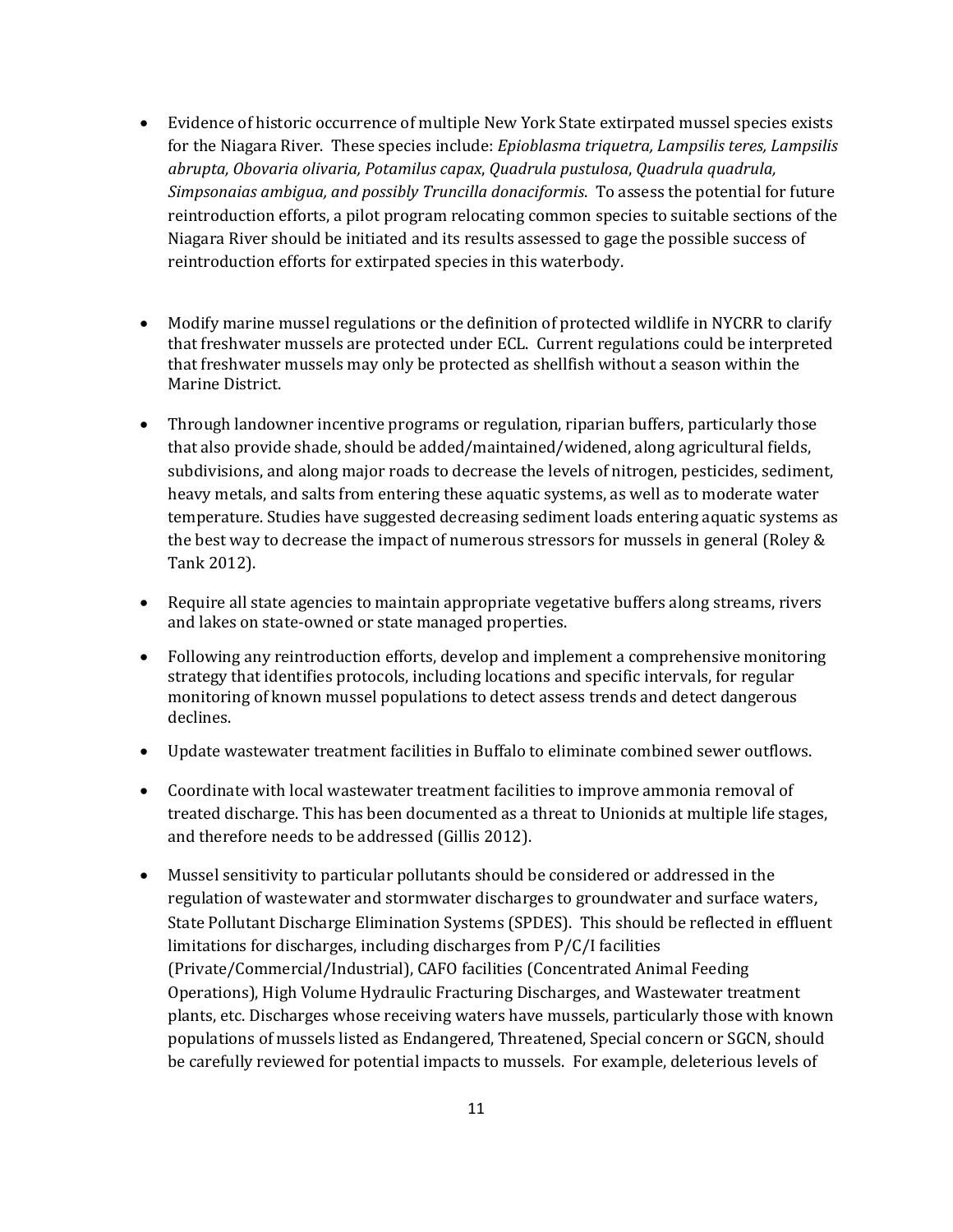ammonia (a component of many types of discharges) and molluscicides (a commonly used water treatment chemical in discharged water) should not be permitted.

- Within the Great Lakes watersheds, lamprey control efforts should consider specific, potentially adverse, impacts to native freshwater mussels when determining methods, including selection of lampricide formulations and concentrations. Lampricide treatment managers should use caution when using the combination of TFM and niclosamide in streams with known mussel populations and every effort should be made to maintain lampricide concentrations at or near the MLC for sea lamprey to minimize the risk to this important faunal group (Boogaard 2006).
- NYSDEC should consider sensitivity of freshwater mussels to specific pollutants in the establishment and setting of water quality standards and TMDLs for waters containing freshwater mussels. A Total Maximum Daily Load (TMDL) specifies the maximum amount of a pollutant that a waterbody can receive and still meet water quality standards. TMDLs account for all contributing sources (e.g. point & nonpoint sources, and natural background levels), seasonal variations in the pollutant load, and incorporate a margin of safety that accounts for unknown or unexpected sources of the pollutant. In essence, a TMDL defines the capacity of the waterbody to absorb a pollutant and still meet water quality standards. The Clean Water Act requires states to identify waterbodies that do not meet water quality standards after application of technology-based effluent limitations. For these "impaired waters," states must consider the development of alternative strategies, including TMDLs, for reducing the pollutants responsible for the failure to meet water quality standards.

The Comprehensive Wildlife Conservation Strategy (NYSDEC 2006) includes recommendations for the following actions for freshwater mussels:

### **Habitat management:**

- Manage areas of important mussel populations by controlling degradation factors (e.g.. Controlling livestock access, point source or non-point source pollution, flow alteration, etc.)
- Develop methods to improve and restore freshwater bivalve habitat.

### **Habitat research:**

- Conduct research to determine habitat parameters necessary for good populations of each species of species-at-risk listed mussels.
- Research flow requirements of freshwater bivalves and model the effects of flow changes both in volume and timing.
- Research all parameters of mussel habitat requirements including temperature, substrate, fish, flow, food, etc.

# **Habitat restoration:**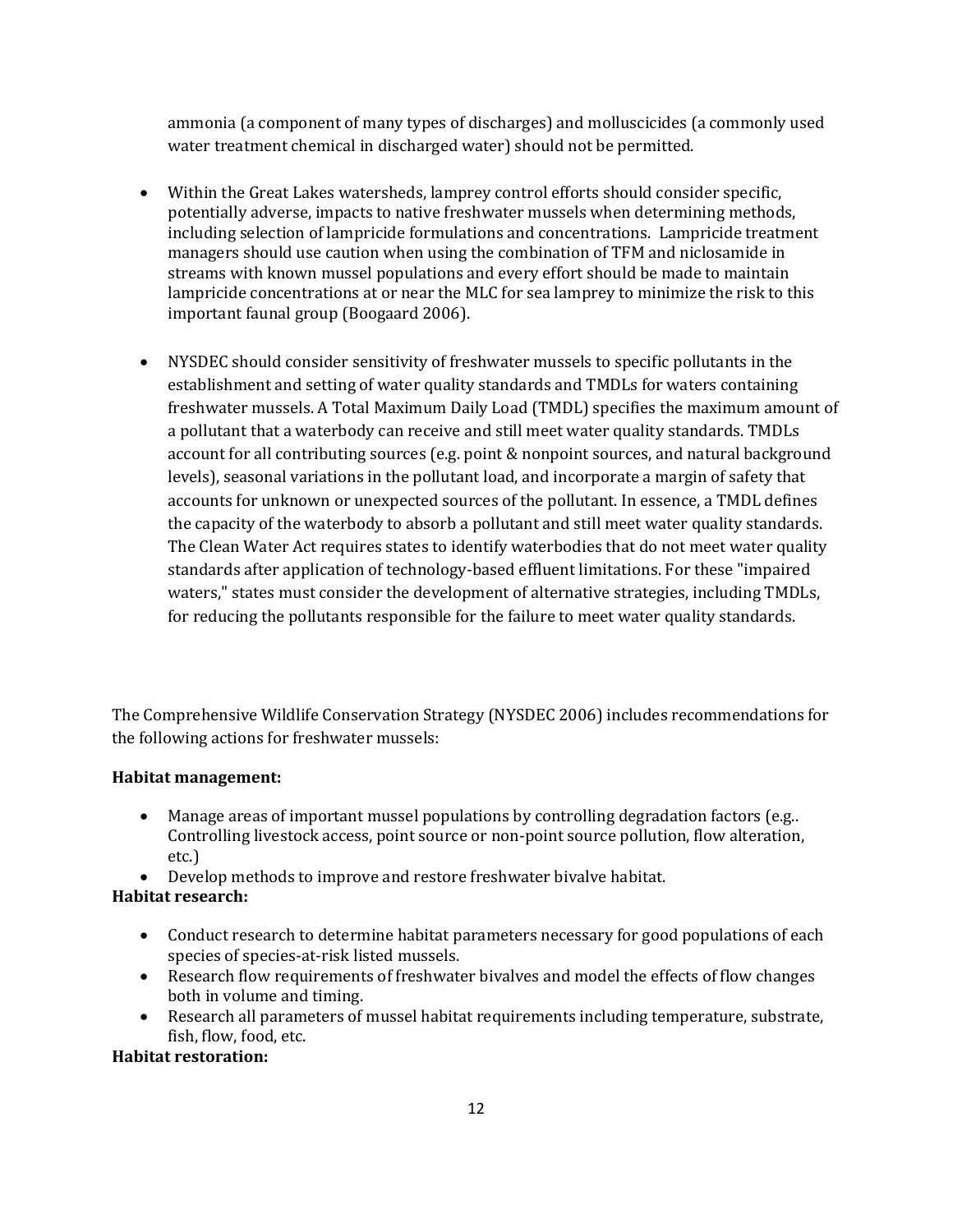• Restore degraded habitat areas to allow for recolonization or reintroduction of listed mussels.

# **Invasive species control:**

- Develop a monitoring/control plan that includes measures to detect invasive species problematic to freshwater bivalves in all New York watersheds and actions that will be taken to control them before they become threats.
- Conduct research on control of exotic bivalve species that compete with native mussels and exotic crustaceans or fish which may prey on them.

# **Life history research:**

- Research effects of pesticides and other chemicals, including ammonia, on all life stages of freshwater bivalves: sperm/egg, glochidia, larva, adults.
- Research potential interbreeding between *Alasmidonta varicosa* and *Alasmidonta marginata* and, if occurring, evaluate the potential threat to *A. varicosa* population integrity.
- Determine fish hosts for species where this is not known for populations living in New York.
- Research population dynamics of listed mussel species including connectivity of populations or subpopulations and genetic distinctness of populations or subpopulations.
- Determine or confirm breeding phenology and habitat conditions necessary for successful breeding for listed mussels (e.g.. mussel density, pop. level of fish host, temp, flow).

# **Modify regulation:**

• Modify marine mussel regulations to be clearer that freshwater mussels are protected under ECL.

# **New regulation:**

- Ban the importation of fish that feed on freshwater mollusks (e.g.. black carp).
- Require inclusion of all stages of freshwater mussels in testing for approval of new pesticides in New York*.*

# **Other action:**

- Develop an outreach program to private landowners through the Landowner Incentive Program to educate the public about freshwater mussel protection and initiate projects to prevent or repair impacts from land use on mussels.
- Increase regional permit control of development and highway projects that may impact native mussels.
- Develop standard monitoring/survey protocols for development projects in all watersheds in New York.
- Evaluate threats to mussels in each New York watershed and prioritize areas for actions to address the threats.
- Research the best survey methods both for detection of rare species and evaluation of population status and trends.
- Begin evaluation of members of the family Sphaeridae (fingernail clams) for inclusion into the species at risk list.

# **Population monitoring:**

• Conduct population estimates of species-at-risk listed mussel species in NY

• Conduct surveys to determine distribution of species-at-risk listed mussel species in NY. **Regional management plan:**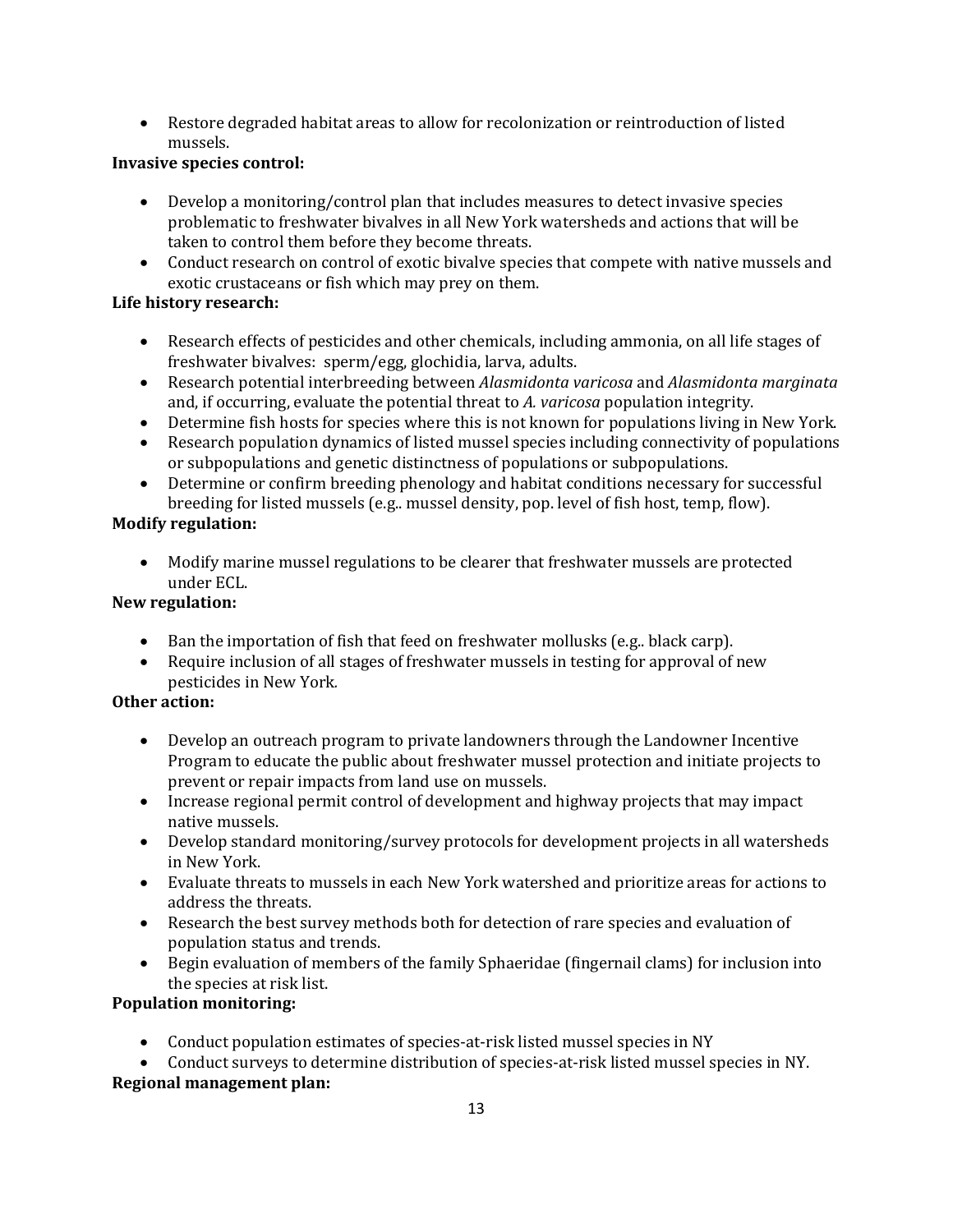• Incorporate freshwater mussel goals and objectives into regional water quality and fish management plans and policies.

### **Relocation/reintroduction:**

• Where appropriate, reintroduce listed mussels into appropriate habitat within their historic range.

### **Statewide management plan:**

• Incorporate freshwater mussel goals and objectives into statewide water quality and fish management plans and policies.

### **VII. References**

- Aldridge, D. C. (2000). The impacts of dredging and weed cutting on a population of freshwater mussels (Bivalvia: Unionidae). *Biological Conservation*, *95*(3), 247-257.
- Benke, A.C. (1990). A perspective on America's vanishing streams. *Journal of the N. American Benthological Society: 9*: 77-88
- COSEWIC. (2003). COSEWIC assessment and status report on the kidneyshell *Ptychobranchus fasciolaris* in Canada. Committee on the Status of Endangered Wildlife in Canada. Ottawa, Canada. 32 pp.
- Cummings, K. S., & Berlocher, M. K. (1990). The naiades or freshwater mussels(Bivalvia: Unionidae) of the Tippecanoe River, Indiana. *Malacological review*, *23*(1), 83-98.
- Miller, A.C. and B.S. Payne. (2005). The curious case of the fat pocketbook mussel, *Potamilus capax*. Endangered Species Update, 22(2): 61-70.
- NatureServe. (2013). NatureServe Explorer: An online encyclopedia of life [web application]. Version 7.1. NatureServe, Arlington, Virginia. Available http://www.natureserve.org/explorer. (Accessed: February 12, 2013).
- Strayer, D.L. & K.J. Jirka. (1997). The Pearly Mussels of New York State. New York State Museum Memoir (26): 113 pp., 27 pls.
- Stansbery, D. H., & King, C. C. (1983). Management of Muskingum River mussel (unionid mollusk) populations. *Ohio State University Museum of Zoology Reports for*, *79*.
- US Fish and Wildlife Service. (1989). A Recovery Plan for the Fat Pocketbook Pearly Mussel Potamilus capax (Green 1832). *US Fish and Wildlife Service. Atlanta, GA*.